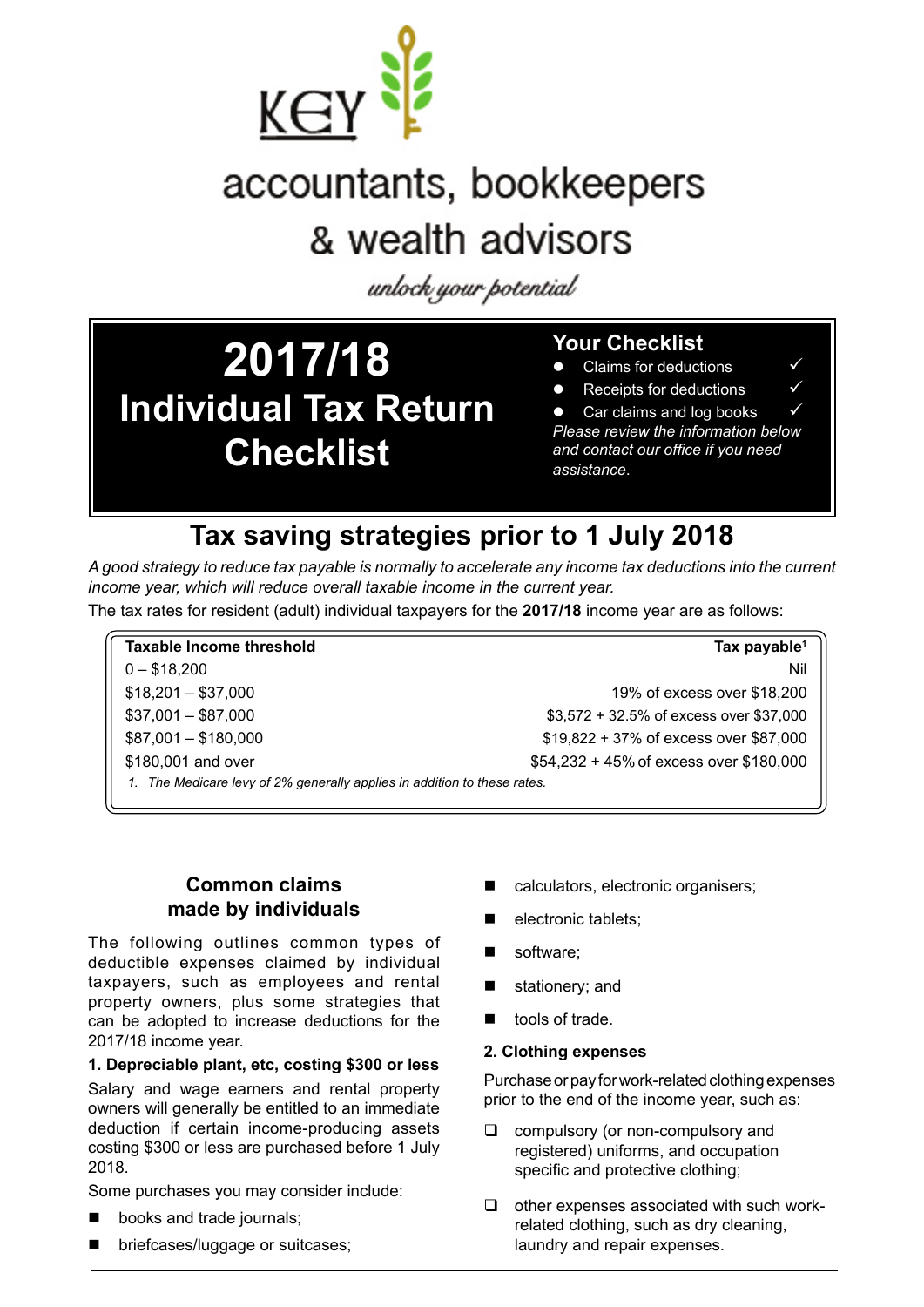#### **3. Self education expenses**

Consider prepaying the following self education items before the end of the income year:

- $\blacklozenge$  course fees (but not HECS-HELP fees), student union fees, and tutorial fees;
- $\triangle$  interest on borrowings used to pay for any deductible self education expenses.

Also bring forward purchases of stationery and text books (i.e., those which are not required to be depreciated).

#### **4. Other work-related expenses**

Employees can prepay any of the following expenses prior to 1 July 2018:

- union fees:
- subscriptions to trade, professional or business associations;
- magazine and professional journal subscriptions;
- seminars and conferences;
- $\blacksquare$  income protection insurance (excluding death and total/permanent disability).

*Note: When prepaying any of the expenses above before 1 July 2018, ensure that any services being paid for are to be provided within a 12 month period that ends before 1 July 2019. Otherwise, the deductions must generally be claimed proportionately over the period of the prepayment.*

# **Information Required**

We will need you to bring information to assist us in preparing your income tax return.

Please check the following and bring along payment summaries, statements, accounts, receipts, etc., to help us prepare your return.

#### **Income/Receipts:**

- $\Box$  payment summaries for salary and wages;
- $\Box$  lump sum and termination payments;
- $\Box$  government pensions and allowances;
- $\Box$  other pensions and/or annuities;
- $\Box$  allowances (e.g., entertainment, car, tools);
- $\Box$  interest, rent and dividends;
- $\Box$  distributions from partnerships or trusts;
- $\Box$  details of any assets sold that were either used for income earning purposes or which may be caught by capital gains tax (CGT).

#### **Expenses/Deductions (in addition to those mentioned above):**

- award transport allowance claims;
- $\blacklozenge$  bank and government charges on deposits of income, and deductible expenditure;
- bridge/road tolls (travelling on business);
- car parking (when travelling on business);
- conventions, conferences and seminars;
- $\triangleleft$  depreciation of library, tools, business equipment (incl. portion of home computer);
- gifts or donations;
- home office running expenses:
	- $\bullet$  cleaning
	- cooling and heating
	- $\bullet$  depreciation of office furniture
	- **•** lighting
	- telephone and internet;
- interest and dividend deductions:
	- account keeping fees
	- ongoing management fees
	- interest on borrowings to acquire shares
	- advice relating to *changing* investments (but *not* setting them up);
- $\bullet$  interest on loans to purchase equipment or income-earning investments;
- motor vehicle expenses (business/work related);
- overtime meal allowances;
- rental property expenses including:
	- advertising expenses
	- council/water rates
	- insurance
	- interest
	- land tax
	- legal expenses/management fees
	- genuine repairs and maintenance
	- telephone expenses
- superannuation contributions;
- sun protection items;
- tax agent fees;
- telephone expenses (business);
- tools of trade.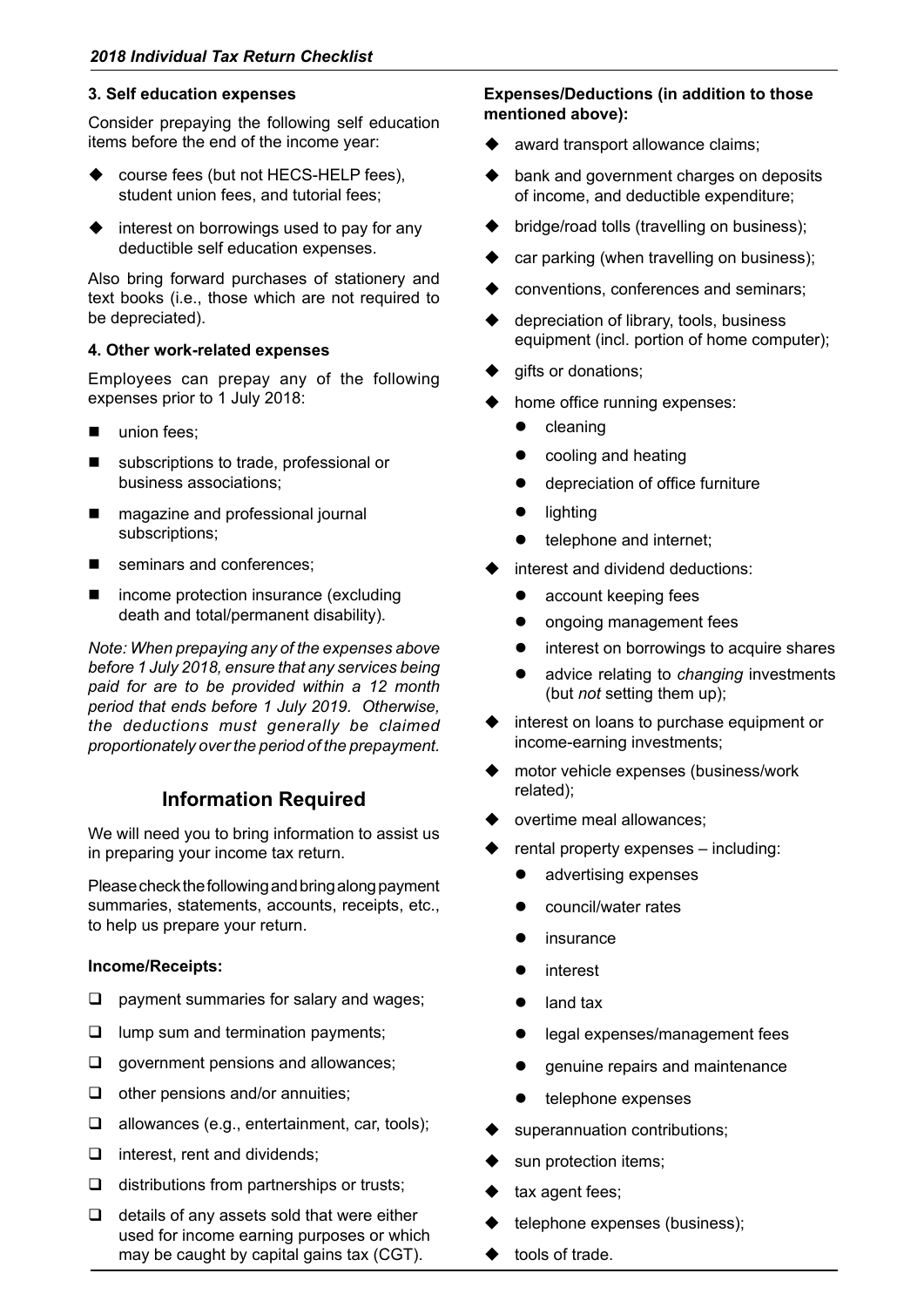# **2017/18 Year-end Checklist for Business**

Many of our business clients like to review their tax position at the end of the income year and evaluate any year-end strategies that may be available to legitimately reduce their tax. Traditionally, year-end tax planning for small businesses is based around two simple concepts – i.e., accelerating business deductions and deferring income.

However, Small Business Entities ('SBEs') have greater access to year-end tax planning due to particular concessions that only apply to them (the SBE system replaced the previous Simplified Tax System ('STS') on 1 July 2007). Taxpayers that qualify as an SBE can generally pick and choose which of the concessions they wish to use each year (although see below regarding the simplified depreciation rules). The basic requirement to be eligible for most of the SBE concessions for the year ending 30 June 2018 is that the business taxpayer's annual turnover (including that of some related entities) is less than \$10 million.

The following are a number of areas that may be considered for all business taxpayers.

# **Maximising deductions for non-SBE taxpayers**

Non-SBE business taxpayers should endeavour to maximise deductions by adopting one or more of the following strategies:

- **Prepayment strategies;**
- Accelerating expenditure; and
- Accrued expenditure.

### **Prepayment strategies – non-SBE**

Any part of an expense prepayment relating to the period up to 30 June is generally deductible.

In addition, non-SBE taxpayers may generally claim the following prepayments in full:

- expenditure under \$1,000;
- expenditure made under a 'contract of service' (e.g., salary and wages); or
- expenditure required to be incurred under law.

*Note: Prepayments can be a little confusing, so before you commit to making a payment please feel free to call us with any queries or assistance if required.*

### **Accelerating expenditure – non-SBE**

This is where a business taxpayer brings forward expenditure on regular, on-going deductible items. Business taxpayers are generally entitled to deductions on an 'incurred basis'. Therefore, there is generally no requirement for the expense to be paid by 30 June 2018 (as long as the expense has genuinely been 'incurred', it will generally be deductible).

#### **Checklist**

The following may act as a checklist of possible accelerated expenditure:

**Q** Depreciating assets costing \$100 or less can be written off in the year of purchase.

Depreciating assets costing less than \$1,000 can be allocated to a low value pool and depreciated at 18.75% (which is half of the full rate of 37.5%) in their first year regardless of the date of purchase.

- $\Box$  **Repairs** repairs to office premises, equipment, cars or other business items.
- □ Consumables/spare parts.